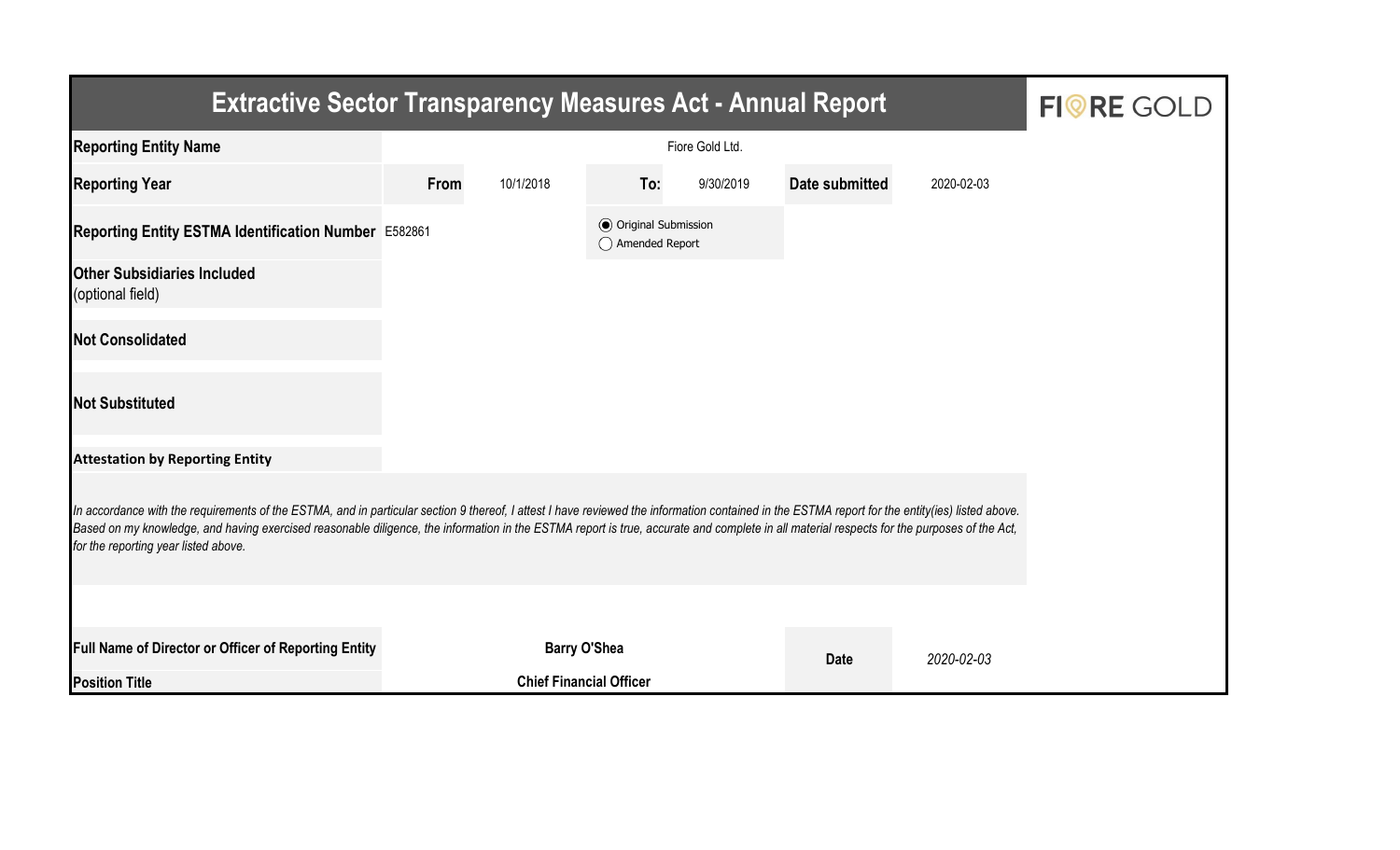| <b>Extractive Sector Transparency Measures Act - Annual Report</b>                                                                                                               |                                           |                                                                           |                                   |           |         |                                |                |                  |                                               |                                      |                                                             |  |
|----------------------------------------------------------------------------------------------------------------------------------------------------------------------------------|-------------------------------------------|---------------------------------------------------------------------------|-----------------------------------|-----------|---------|--------------------------------|----------------|------------------|-----------------------------------------------|--------------------------------------|-------------------------------------------------------------|--|
| <b>Reporting Year</b><br><b>Reporting Entity Name</b><br><b>Reporting Entity ESTMA</b><br><b>Identification Number</b><br><b>Subsidiary Reporting Entities (if</b><br>necessary) | From:                                     | 10/1/2018                                                                 | To:<br>Fiore Gold Ltd.<br>E582861 | 9/30/2019 |         | Currency of the Report USD     |                |                  |                                               |                                      |                                                             |  |
|                                                                                                                                                                                  | <b>Payments by Payee</b>                  |                                                                           |                                   |           |         |                                |                |                  |                                               |                                      |                                                             |  |
| Country                                                                                                                                                                          | Payee Name                                | Departments, Agency, etc<br>within Payee that Received<br><b>Payments</b> | <b>Taxes</b>                      | Royalties | Fees    | <b>Production Entitlements</b> | <b>Bonuses</b> | <b>Dividends</b> | Infrastructure<br><b>Improvement Payments</b> | <b>Total Amount paid to</b><br>Payee | <b>Notes</b>                                                |  |
| United States of America                                                                                                                                                         | Government of the United States           | Department of the Interior Bureau<br>of Land Management                   |                                   |           | 431,241 |                                |                |                  |                                               | 431,241                              | Ely, Nevada and Oregon                                      |  |
| United States of America                                                                                                                                                         | State of Nevada                           | Division of Environmental<br>Protection                                   |                                   |           | 84,583  |                                |                |                  |                                               | 84,583                               | Bureau of Mining Regulation, Air<br>Pollution Control, BWPC |  |
| United States of America                                                                                                                                                         | County of Ferry                           | Treasurer, Recorder-Auditor                                               | 10,176                            |           | 106     |                                |                |                  |                                               | 10,282                               |                                                             |  |
| United States of America                                                                                                                                                         | County of White Pine                      | Treasurer, Recorder                                                       | 129,524                           |           | 31,862  |                                |                |                  |                                               | 161,386                              |                                                             |  |
| United States of America                                                                                                                                                         | State of Nevada                           | Department of Wildlife                                                    |                                   |           | 10,000  |                                |                |                  |                                               | 10,000                               |                                                             |  |
| United States of America                                                                                                                                                         | United States Internal Revenue<br>Service |                                                                           | 220,000                           |           |         |                                |                |                  |                                               | 220,000                              |                                                             |  |
| United States of America                                                                                                                                                         | State of Nevada                           | Department of Taxation                                                    | 794,717                           |           |         |                                |                |                  |                                               | 794,717                              |                                                             |  |
|                                                                                                                                                                                  |                                           |                                                                           |                                   |           |         |                                |                |                  |                                               |                                      |                                                             |  |
|                                                                                                                                                                                  |                                           |                                                                           |                                   |           |         |                                |                |                  |                                               |                                      |                                                             |  |
|                                                                                                                                                                                  |                                           |                                                                           |                                   |           |         |                                |                |                  |                                               |                                      |                                                             |  |
|                                                                                                                                                                                  |                                           |                                                                           |                                   |           |         |                                |                |                  |                                               |                                      |                                                             |  |
|                                                                                                                                                                                  |                                           |                                                                           |                                   |           |         |                                |                |                  |                                               |                                      |                                                             |  |
|                                                                                                                                                                                  |                                           |                                                                           |                                   |           |         |                                |                |                  |                                               |                                      |                                                             |  |
|                                                                                                                                                                                  |                                           |                                                                           |                                   |           |         |                                |                |                  |                                               |                                      |                                                             |  |
|                                                                                                                                                                                  |                                           |                                                                           |                                   |           |         |                                |                |                  |                                               |                                      |                                                             |  |
|                                                                                                                                                                                  |                                           |                                                                           |                                   |           |         |                                |                |                  |                                               |                                      |                                                             |  |
|                                                                                                                                                                                  |                                           |                                                                           |                                   |           |         |                                |                |                  |                                               |                                      |                                                             |  |
|                                                                                                                                                                                  |                                           |                                                                           |                                   |           |         |                                |                |                  |                                               |                                      |                                                             |  |
|                                                                                                                                                                                  |                                           |                                                                           |                                   |           |         |                                |                |                  |                                               |                                      |                                                             |  |
|                                                                                                                                                                                  |                                           |                                                                           |                                   |           |         |                                |                |                  |                                               |                                      |                                                             |  |
|                                                                                                                                                                                  |                                           |                                                                           |                                   |           |         |                                |                |                  |                                               |                                      |                                                             |  |
|                                                                                                                                                                                  |                                           |                                                                           |                                   |           |         |                                |                |                  |                                               |                                      |                                                             |  |
|                                                                                                                                                                                  |                                           |                                                                           |                                   |           |         |                                |                |                  |                                               |                                      |                                                             |  |
|                                                                                                                                                                                  |                                           |                                                                           |                                   |           |         |                                |                |                  |                                               |                                      |                                                             |  |
|                                                                                                                                                                                  |                                           |                                                                           |                                   |           |         |                                |                |                  |                                               |                                      |                                                             |  |
| <b>Additional Notes:</b>                                                                                                                                                         |                                           |                                                                           |                                   |           |         |                                |                |                  |                                               |                                      |                                                             |  |